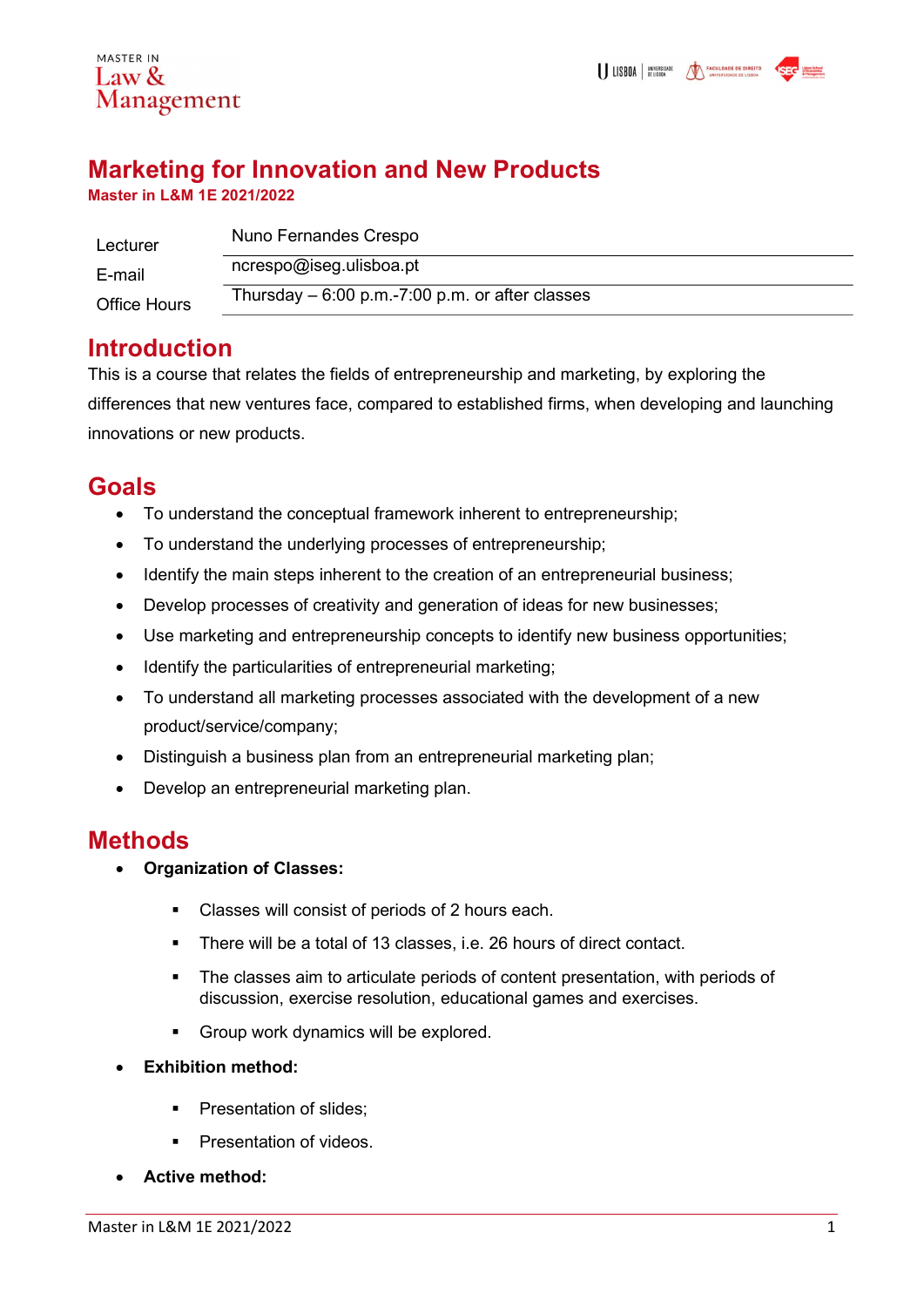

- Classroom games and exercises;
- **Intermediate Presentations (briefing + pitch);**
- Discussion of Presentations:
- **Mentoring Periods;**
- **Final presentations.**

### Lecturer

Nuno Fernandes Crespo

Assistant Professor

Management Department

ISEG – Lisbon School of Economics & Management – Universidade de Lisboa

### Course Contents

- 1. Introduction to Entrepreneurship
- 2. Identification of Marketing/Business Opportunities
- 3. Entrepreneurial Marketing Plan
- 4. Business Model
- 5. Development of the Entrepreneurial Marketing-Mix
- 6. (Market Research)
- 7. Marketing in the Entrepreneurial Context
- 8. Segmentation, Targeting and Positioning
- 9. Customer Analysis and Development
- 10. Analysis of the Competition

### Assessment

Final Grade assessment:

- $\bullet$  Briefing + Briefing Pitch 20%
- $\bullet$  Final Presentation 15%
- Entrepreneurial Marketing Plan (Group Work) -35%
- $\bullet$  Final Exam 30%

### **References**

Nijssen, E. J. (2021), Entrepreneurial Marketing, 3rd edition, New York: Routledge.